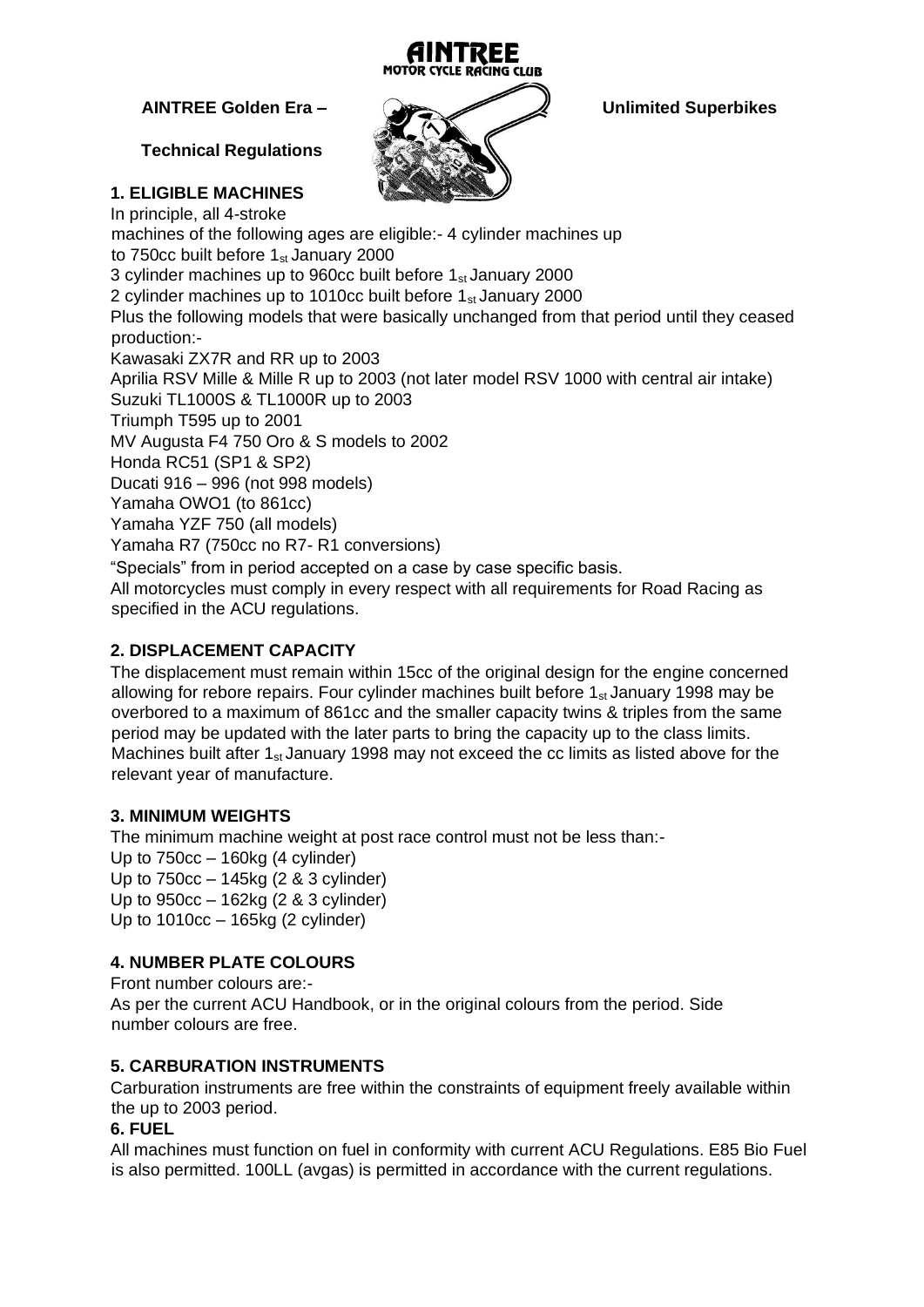

## **7. FRAME BODY AND REAR SUBFRAME**

For all machines, the engine and frame must be from the same model unless an older engine is married to a frame made within the period restraints listed above. (TT Formula 1 machines excepted).

### **8. FRONT FORKS**

Front fork fitment is free. A steering damper may be added but may not act as a steering lock device.

#### **9. REAR FORK (Swing Arm)**

The rear fork unit is free.

#### **10. REAR SUSPENSION UNITS**

Rear suspension units, including all linkages and mounting points, are free.

#### **11. WHEELS**

Wheels are free, provided they remain within the minimum size range for the machine capacity as listed in the current ACU Handbook.

#### **12. BRAKES**

Brakes are free, but no carbon or ceramic units are permitted.

#### **13. TYRES**

Any tyre, slick, treaded or full wet may be used by all machines. The use of tyre warmers is allowed.

#### **14. WIRING HARNESS**

The wiring harness is free.

#### **15. IGNITION / ENGINE CONTROL SYSTEM (Cdi)**

In principal the ignition control system is free, but may not contain any traction control or launch control functions not associated with the machine periods as listed above. Power Commanders and the like are permitted for altering fuelling etc.

#### **16. OTHER NON-PERIOD MODIFICATIONS**

There are numerous non-period modifications made to certain types of racing machinery, some of which are safety related and others which are performance related. In principal any safety related modification will be permitted, whereas performance related modifications not listed above will not be permitted. This does not include tuning of barrels, porting, polishing or changing any component in line with what was considered acceptable 'in period'. Slipper Clutches are permitted.

Data acquisition sensors other than for road speed are not permitted.

Any disputes in this area will be adjudicated upon by the series eligibility officers.